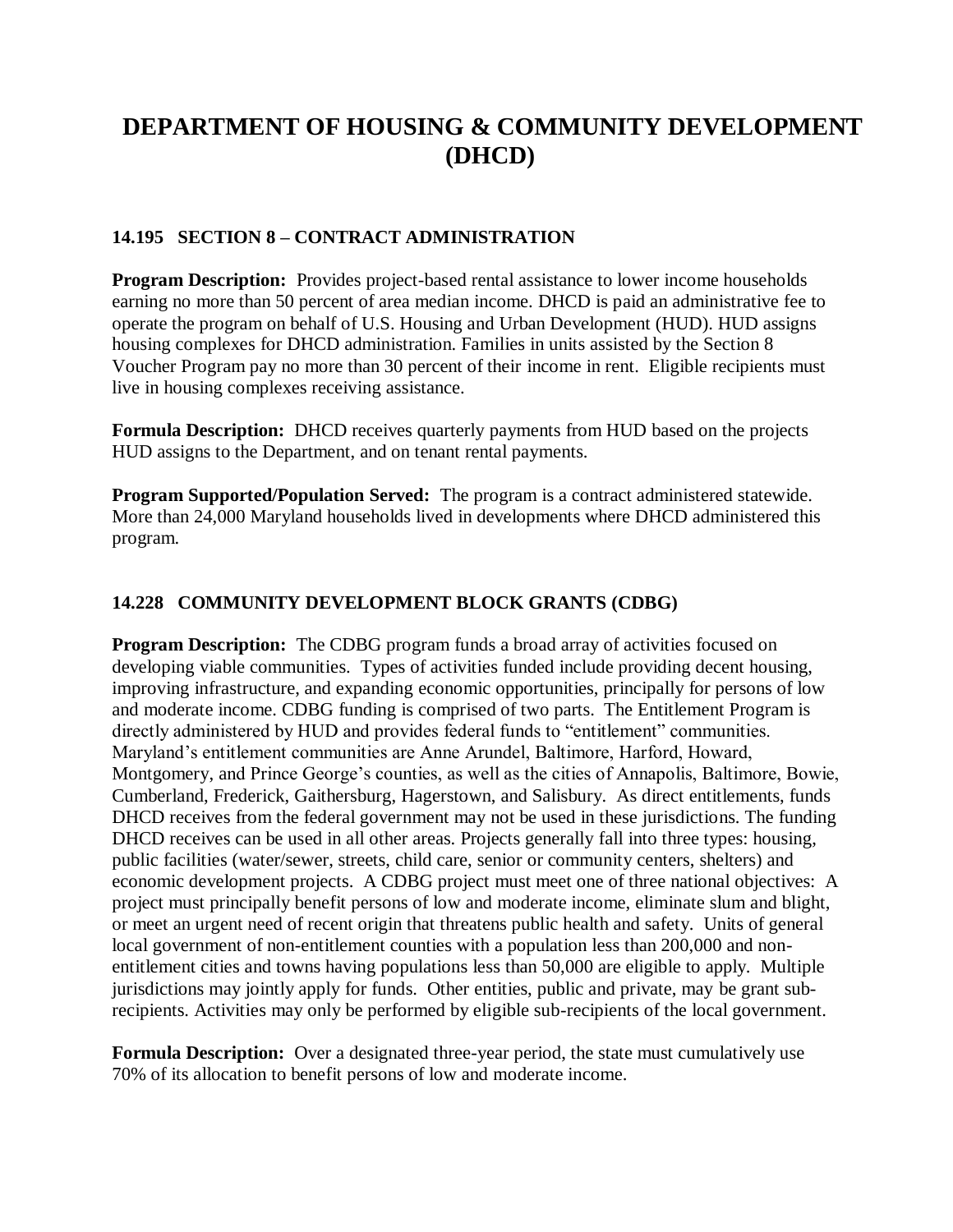**Program Supported/Population Served:** Projects/funding benefit individuals and households as well as local political jurisdictions.

# **14.231 EMERGENCY SOLUTIONS GRANTS (ESG)**

**Program Description:** The ESG program supports homeless shelters and homeless services programs in Maryland. Urban counties, including Anne Arundel, Baltimore, Montgomery, and Prince George's, as well as Baltimore City, receive ESG funding directly from HUD and are therefore ineligible for State funding. The State program operates in all other jurisdictions in Maryland. ESG funds are used primarily to support operating costs, case management and client services, and staffing and administrative costs for shelters and post-shelter transitional units, although funding may also be used for homeless prevention, rapid rehousing, and computer systems (see note). Most jurisdictions limit assistance to one cash assist per household per year. DHCD awards ESG funds annually under a competitive application process.

**Program Supported/Population Served:** Local governments in eligible jurisdictions apply for funds to support emergency and transitional homeless shelters and homeless services programs operated by local government agencies and/or nonprofit organizations. These agencies and organizations MUST be members of their local Continuum of Care. The types of activities funded included emergency shelter, rapid re-housing, homeless prevention, street outreach, local administrative costs, and local information system costs, among other uses.

#### **14.239 HOME INVESTMENTS PARTNERSHIP PROGRAM (HOME)**

**Program Description:** The HOME Program promotes affordable housing activities. Maryland's program is administered by the Division of Development Finance (DDF). A portion of the annual allocation is used in conjunction with existing DDF Multi-family Development, Homeownership, and Special Loan Programs. Funds also are allocated to an Initiatives Fund, which are awarded competitively to test new ideas in housing, initiate pilot programs, and support promising projects. HOME funds may be used to finance the construction, acquisition, and rehabilitation of rental housing, owner-occupied housing, and special needs housing such as group homes in the state's non-entitlement areas. The state's non-entitlement areas are Allegany, Calvert, Caroline, Carroll, Cecil, Charles, Dorchester, Frederick, Garrett, Kent, Queen Anne's, Saint Mary's, Somerset, Talbot, Washington, Wicomico and Worcester Counties. All other areas in the State are ineligible for the state's HOME program since they receive their own HOME funding directly from HUD.

**Program Supported/Population Served:** The eligibility of households for HOME assistance varies with the nature of the funded activity. For rental housing and rental assistance, at least 90 percent of benefiting families must have incomes that are no more than 60 percent of the HUDadjusted median family income for the area. In rental projects with five or more assisted units, at least 20% of the units must be occupied by families with incomes that do not exceed 50% of the HUD-adjusted median. The incomes of households receiving HUD assistance must not exceed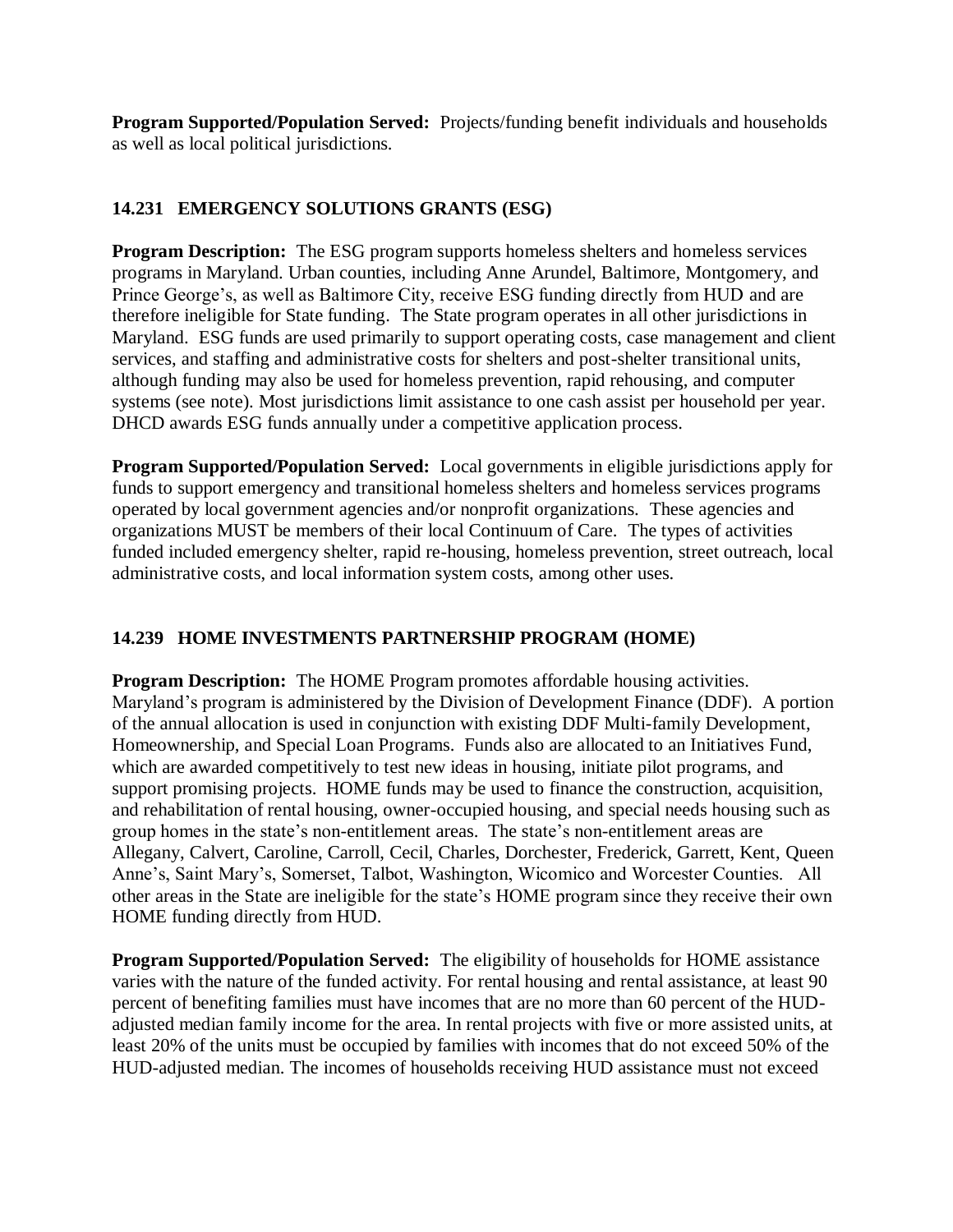80 percent of the area median. HOME income limits are updated and published each year by HUD.

## **14.241 HOUSING OPPORTUNITIES FOR PERSONS WITH AIDS (HOPWA)**

**Program Description:** The HOPWA program provides housing and supportive services to individuals who have been diagnosed with HIV/AIDS. DHCD works with DHMH in carrying out the functions of this program. DHCD provides the housing component through rental assistance payments, while DHMH provides supportive services and actually administers the grant. HOPWA funding may only be awarded to either 1) Cities or 2) States. City formula grantees under the HOPWA program are required to serve not only their own jurisdiction, but surrounding counties as well. For example, funds awarded to Baltimore City serve not only city residents, but residents of all communities in the Baltimore metropolitan area such as Anne Arundel, Baltimore, Carroll, Harford, and Howard Counties. The City of Washington, D.C., carries out the HOPWA program in Prince George's, Charles, and Calvert Counties, the City of Philadelphia provides services to residents of Cecil County, and the City of Frederick is the recipient of funding for services in Montgomery and Frederick County. The State program then assists persons in the State's most rural counties/jurisdictions.

**Program Supported/Population Served:** The state program operates in the following counties: Allegany, Caroline, Cecil, Dorchester, Garrett, Kent, Saint Mary's, Somerset, Talbot, Washington, Wicomico, and Worcester. Persons with HIV/AIDS or their families may apply to the program through local health departments or through DHCD's Rental Services Office.

# **14.871 SECTION 8 VOUCHERS**

**Program Description:** The U.S. Department of Housing and Urban Development's (HUD) Section 8 Voucher Program is a rental assistance program, subsidizing rental expense paid by lower-income families. DHCD acts as a Public Housing Authority in the State's rural areas that lack legislative authority to act as a public housing authority, or that choose not to administer a Section 8 Program. Eligible households (those earning less than 50% of area median income) receiving Section 8 assistance may select eligible rental housing of their choice.

**Program Supported/Population Served:** In order to qualify for the Maryland section 8 (housing Choice Voucher) program, applicants need to meet a set of eligibility requirements. These eligibility requirements are mainly based on the applicant's family income, area of residence, and nationality. The program also gives special priority points to the elderly, disabled and to families with children.

Households throughout the state received assistance, although DHCD assistance is primarily focused on rural areas, as urban areas typically administer their own voucher programs and funding. The State's Public Housing Authorities other than DHCD who operate Voucher programs operate about 52,000 of them. Vouchers can be used for both the general public who are income qualified, as well as for special purposes such as VASH Vouchers targeted to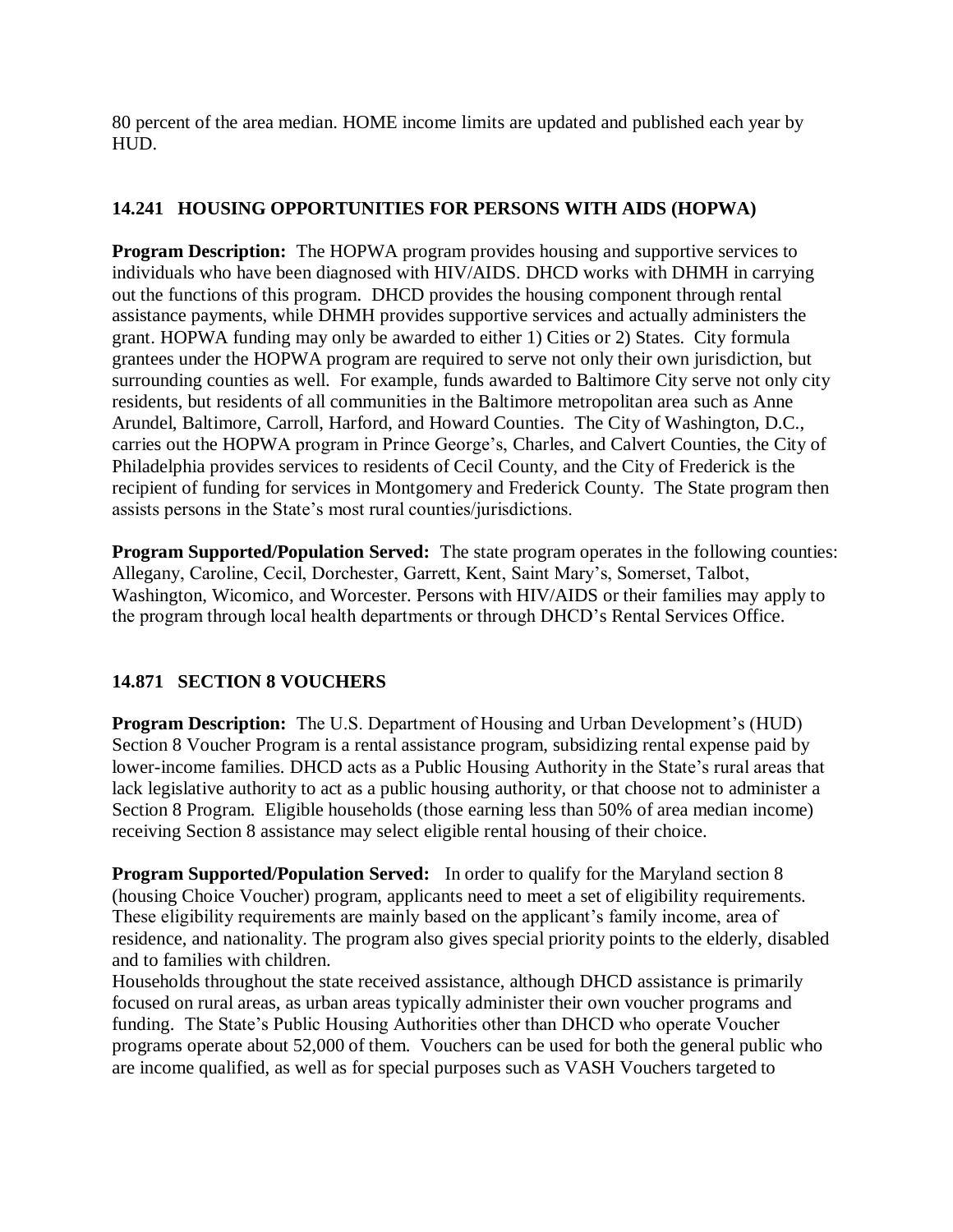homeless veterans, and NEDS vouchers targeted to the non-elderly disabled, among other types. DHCD operates both VASH and NEDS Vouchers as part of its program design.

## **81.042 WEATHERIZATION ASSISTANCE PROGRAM**

**Program Description:** The Weatherization program assists eligible low-income households in the installation of energy conservation materials in their dwelling unit. This measure reduces the consumption of energy and lowers the cost of maintenance for these homes. Priority is given to homeowners who are elderly, disabled, have children, and/or have the highest energy consumption.

Eligible renters may apply and are given due consideration in accordance with the Weatherization Assistance Program's Rental Property Investment Program. Once eligibility is determined, a representative from the local agency will visit the home to perform an energy audit. Persons interested in receiving Weatherization assistance may apply to the local agency serving the political jurisdiction in which they reside. Applications are made directly or through the Maryland Energy Assistance Program. For a dwelling unit to be considered "qualified," the household must meet the following criteria: the household must be income eligible (150% of the U.S. Office of Management and Budget Poverty Guidelines), and the household must prove home ownership. In the case of a rental unit, the renter's landlord must prove ownership and agree to participate and invest in the program.

**Program Supported/Population Served:** The eligible population served is individuals at 200% of the poverty line, anywhere in the State of Maryland.

#### **93.569 COMMUNITY SERVICES BLOCK GRANT (CSBG)**

**Program Description:** The CSBG Program provides a range of services designed to assist lowincome people to attain the skills, knowledge and motivation needed to achieve self-sufficiency. DHCD receives its share of the federal allocation of CSBG funds from the U.S. Department of Health and Human Services (HHS). The only eligible applicants for this program are Maryland's seventeen designated Community Action Agencies (CAAs) and two limited-purpose agencies, some of which serve more than one county. Eligible entities must have a tripartite Board of Directors in which one-third of the members represent the private sector, one-third represent the public sector, and one-third represent the low-income residents. Services and activities these organization provide to low-income residents may include: housing, to include assistance with acquiring permanent housing, and assisting with self-help housing; Head Start education for youth; nutrition programs, to include distribution of food stuffs; transportation programs that include transporting clients to medical facilities; employment services; and emergency services, including shelter and energy assistance, to low-income persons. Persons assisted must have incomes at or below 125% of poverty level.